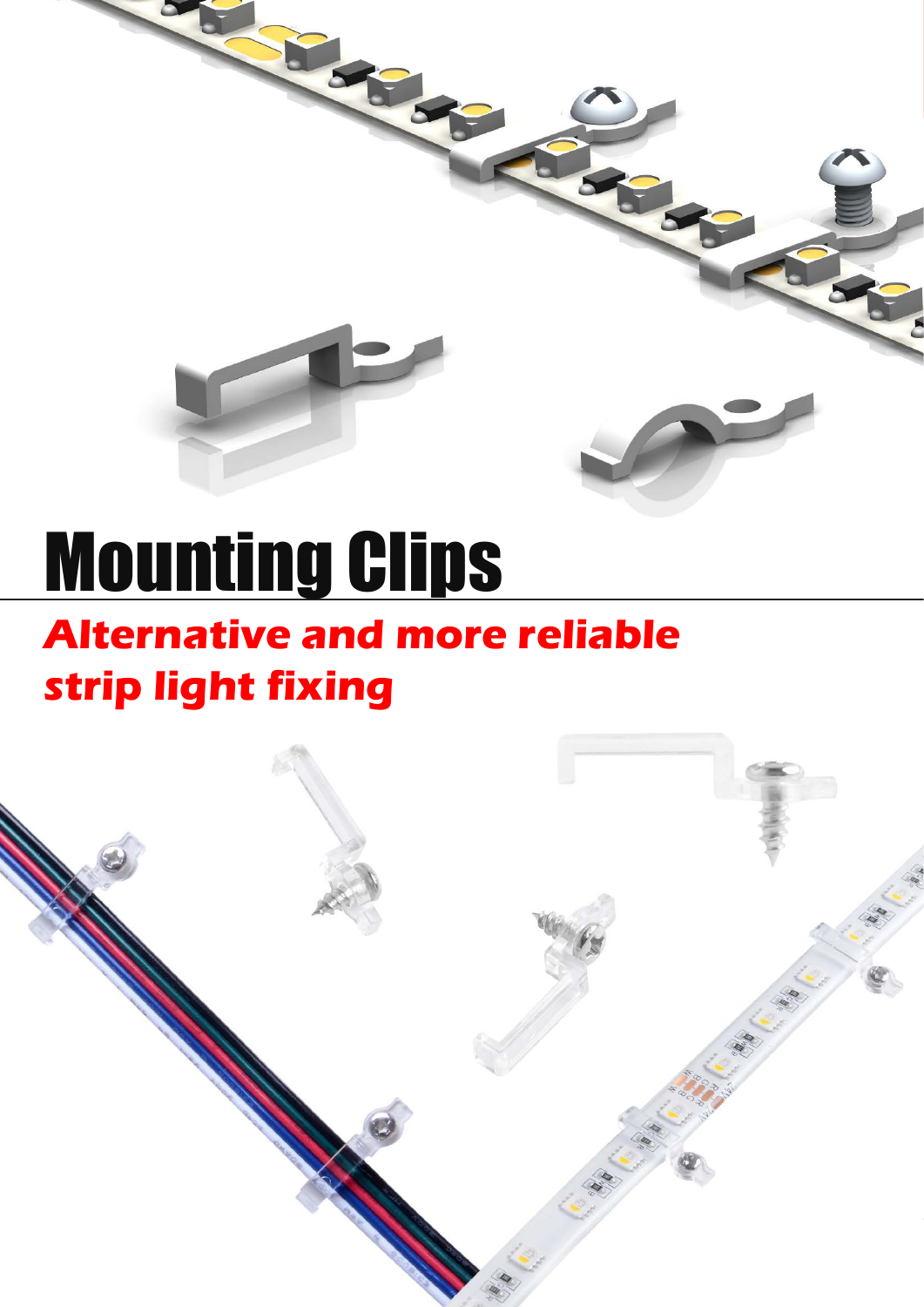- Single Screw Fixing
- Alow light to go through
- **Light Weight**
- Easy to use



#### **Models for Choice**

| Item NO.                       | 8MCWT1-C       | 10MCWT1-C                         |  |
|--------------------------------|----------------|-----------------------------------|--|
| <b>Workable Strip Width</b>    | 8 mm           | $10$ mm                           |  |
| <b>Outer Dimension</b>         | $20.5*7*5.5mm$ | $22.5*7*5.5mm$                    |  |
| <b>Material</b>                |                | PC                                |  |
| Color                          |                | Transparent                       |  |
| <b>Way of Fixing</b>           | Screw          |                                   |  |
| <b>Workable Strip Light IP</b> |                | IP67/68 Tube Waterproof LED strip |  |





*8MCWT1-C 10MCWT1-C*

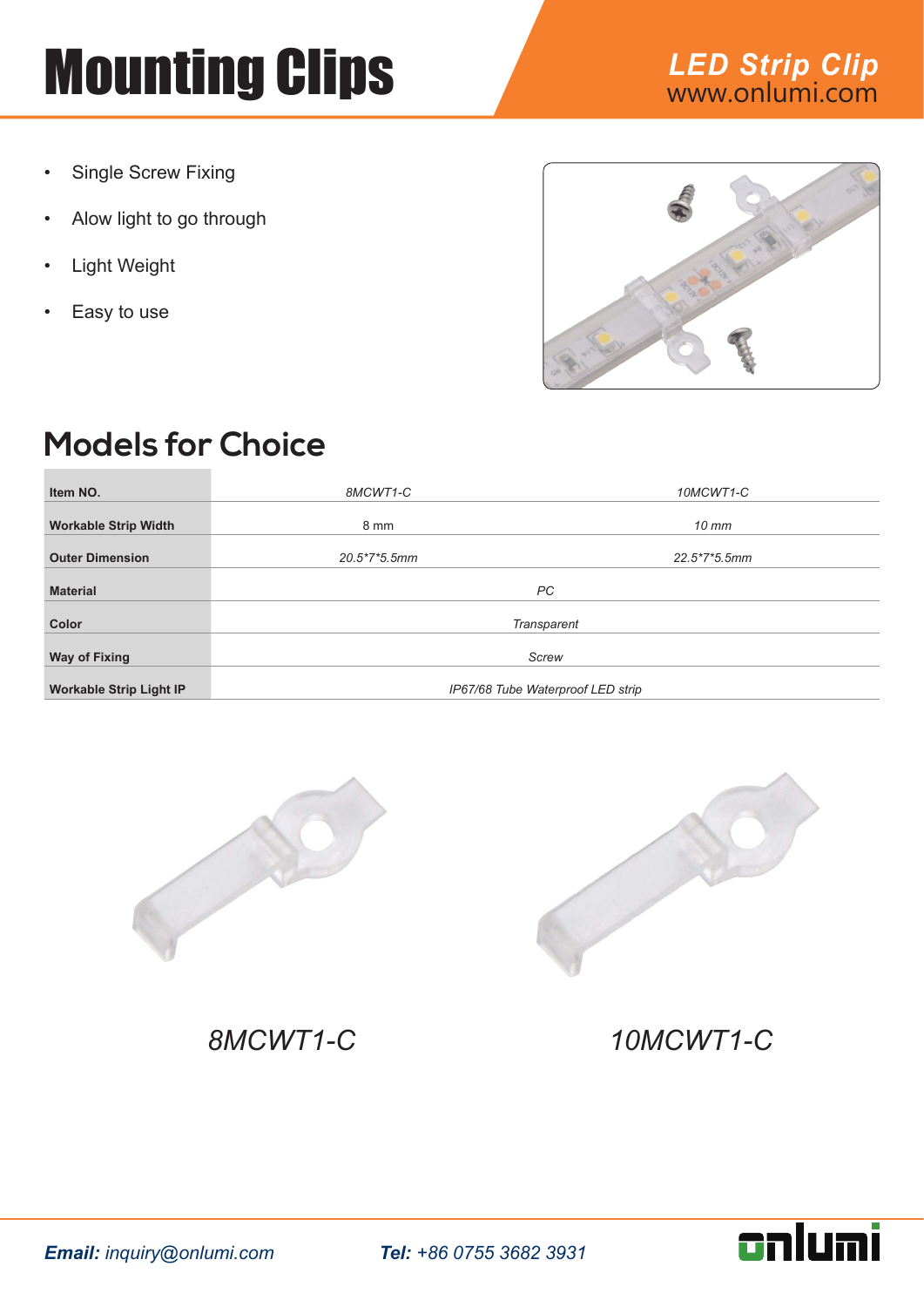- Single Screw Fixing
- No covering LED light
- **Light Weight**
- Easy to use





#### **Models for Choice**

| Item NO.                       | 8MCN               | 8MCN-C             | 10MCN              | 10MCN-C     | 12MCN              | 12MCN-C           |
|--------------------------------|--------------------|--------------------|--------------------|-------------|--------------------|-------------------|
| <b>Workable Strip Width</b>    | 8 mm               | 8 mm               | $10$ mm            | $10$ mm     | $12 \, \text{mm}$  | $12 \, \text{mm}$ |
| <b>Material</b>                | Nylon              | PC                 | Nylon              | PC          | Nylon              | PC                |
| Color                          | <b>Ivory White</b> | <b>Transparent</b> | <b>Ivory White</b> | Transparent | <b>Ivory White</b> | Transparent       |
| <b>Outer Dimension</b>         | $21*7*2mm$         | $21*7*2mm$         | $23*7*2mm$         | $23*7*2mm$  | $25*7*2mm$         | $25*7*2mm$        |
| <b>Way of Fixing</b>           | <b>Screw</b>       |                    |                    |             |                    |                   |
| <b>Workable Strip Light IP</b> | IP20               |                    |                    |             |                    |                   |



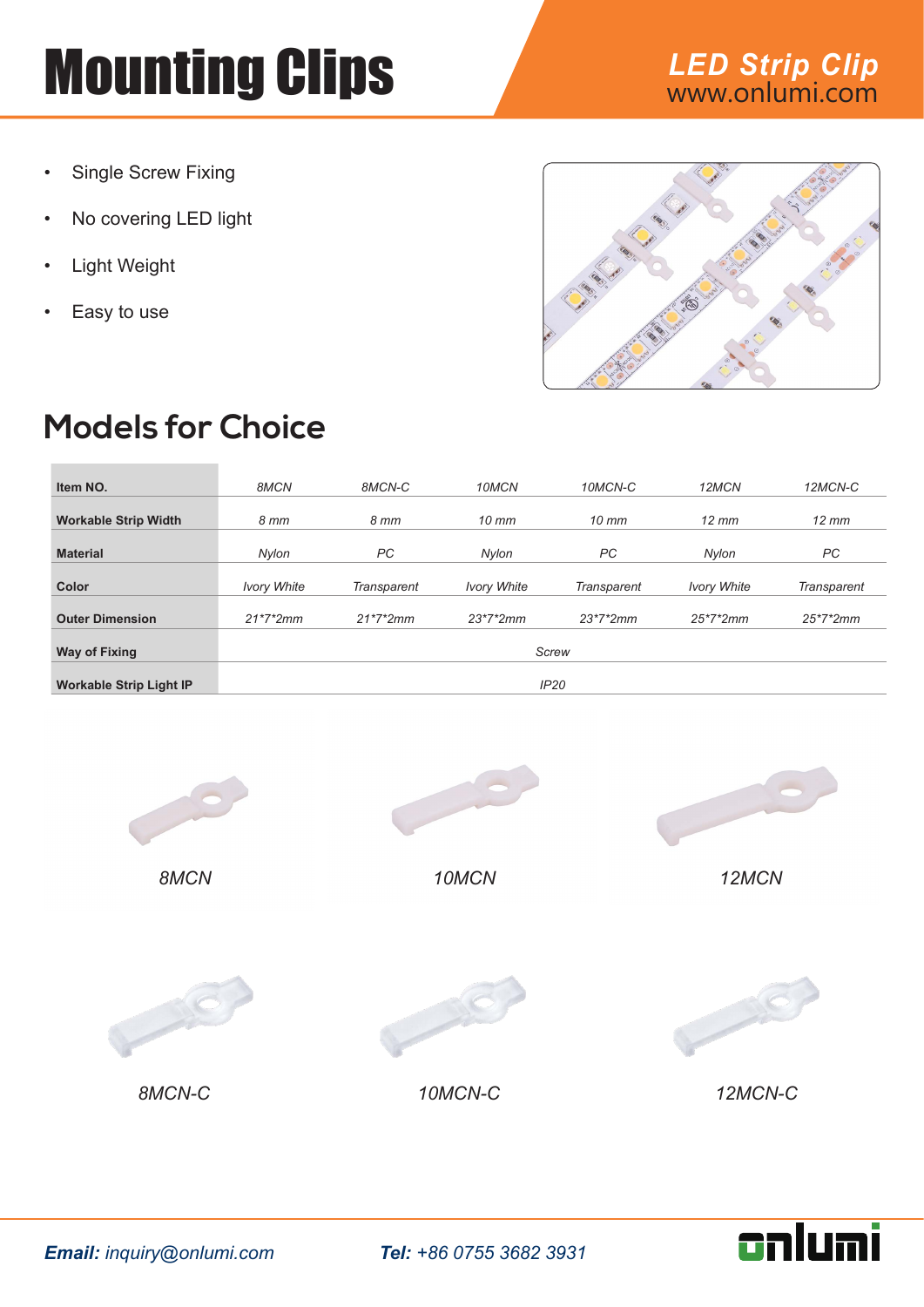- Single Screw Fixing
- Alow light to go through
- **Light Weight**
- Easy to use





#### **Models for Choice**

| Item NO.                       | 8MCWS                          | 8MCWS-C      | 10MCWS             | 10MCWS-C     |
|--------------------------------|--------------------------------|--------------|--------------------|--------------|
| <b>Workable Strip Width</b>    | 8 mm                           | 8mm          | $10$ mm            | 10mm         |
| <b>Material</b>                | Nylon                          | PC           | Nylon              | PC           |
| Color                          | <b>Ivory White</b>             | Transparent  | <b>Ivory White</b> | Transparent  |
| <b>Outer Dimension</b>         | $21.6*7*4mm$                   | $21.6*7*4mm$ | $23.6*7*4mm$       | $23.6*7*4mm$ |
| Way of Fixing                  | <b>Screw</b>                   |              |                    |              |
| <b>Workable Strip Light IP</b> | IP65 (One side coated by glue) |              |                    |              |







*8MCWS 10MCWS*







*Email: inquiry@onlumi.com Tel: +86 0755 3682 3931*